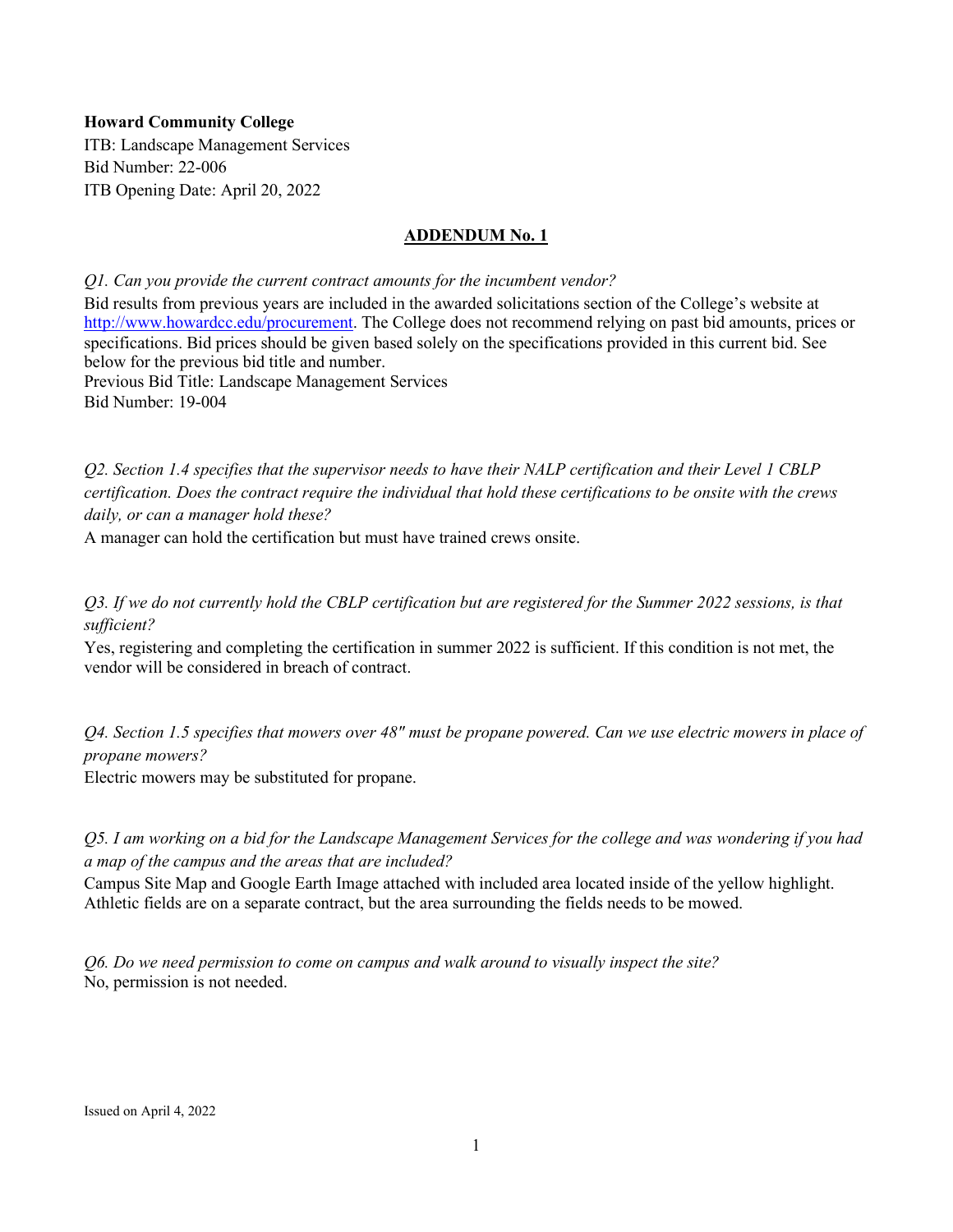## **Campus Site Map**